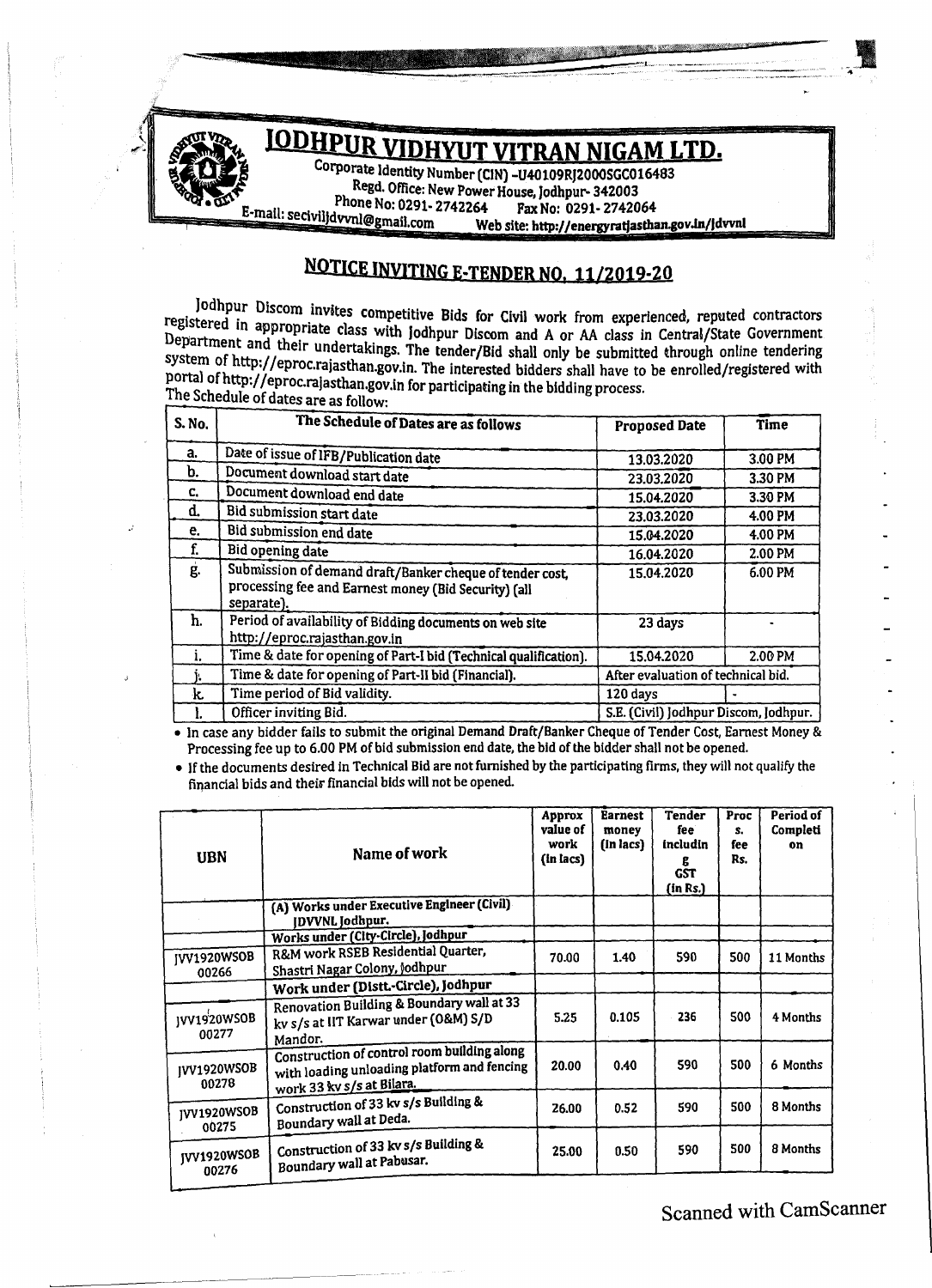|                      | ÷                    |  | Works under O&M Circle Pali                  |       |       |     |     |          |
|----------------------|----------------------|--|----------------------------------------------|-------|-------|-----|-----|----------|
| V1920WSOB            |                      |  |                                              |       |       |     |     |          |
|                      |                      |  | Construction approach road, raising of       |       |       |     |     |          |
| 00268                |                      |  | boundary wall & Renovation of exiting 33 kv  | 17.00 | 0.34  | 590 | 500 | 6 months |
| <b>VV1920WSOB</b>    |                      |  | s/s Building at Tagore Nagar (Pali).         |       |       |     |     |          |
|                      | 00267                |  | Construction of 33 kv s/s Building &         |       |       |     |     |          |
|                      |                      |  | Boundary wall at Bhimana(R/W).               | 15.00 | 0.30  | 590 | 500 | 6 Months |
|                      |                      |  | Works under O&M Circle Sirohi                |       |       |     |     |          |
| IVV1920WSOB<br>00274 |                      |  | Construction of 33 kv s/s Building &         |       |       |     |     |          |
|                      |                      |  | Boundary wall at Kacholi.                    | 32.00 | 0.64  | 590 | 500 | 8 months |
| IVV1920WSOB<br>00273 |                      |  | Construction of 33 kv s/s Building &         |       | 0.52  | 590 | 500 | 8 Months |
|                      |                      |  | Boundary wall at Sorda.                      | 26.00 |       |     |     |          |
|                      | JVV1920WSOB<br>00272 |  | Roof treatment of Nigam building under       |       |       |     |     |          |
|                      |                      |  | Sirohi Division.                             | 9.00  | 0.18  | 236 | 500 | 4 Months |
|                      |                      |  | (B) Works under Executive Engineer (Civil)   |       |       |     |     |          |
|                      |                      |  | <b>JDVVNL Barmer.</b>                        |       |       |     |     |          |
|                      |                      |  | Work Under Circle Barmer                     |       |       |     |     |          |
|                      | JVV1920WSOB          |  | Construction of 33 kv s/s Building &         |       |       |     |     |          |
|                      | 00279                |  | Boundary wall at Baleba                      | 20.00 | 0.40  | 590 | 500 | 8 months |
|                      |                      |  | Works under O&M Circle Jalore                |       |       |     |     |          |
|                      | <b>IVV1920WSOB</b>   |  | Construction of 33 kv s/s Building &         |       |       | 590 | 500 |          |
|                      | 00265                |  | Boundary wall at Godaran ki Dhani.           | 30.00 | 0.60  |     |     | 8 months |
|                      |                      |  | (C) Works under Executive Engineer           |       |       |     |     |          |
|                      |                      |  | (Civil) JDVVNL Bikaner.                      |       |       |     |     |          |
|                      |                      |  | Works under Bikaner                          |       |       |     |     |          |
| JVV1920WSOB          |                      |  | Re-Fabrication of RCC roof at R-II/5QTR,     | 8.50  | 0.17  | 236 | 500 | 5 months |
|                      | 00269                |  | Vidyut Nigam Colony, Bikaner.                |       |       |     |     |          |
|                      |                      |  | Works under Circle Hanumangarh.              |       |       |     |     |          |
|                      | <b>IVV1920WSOB</b>   |  | Const of Approach road , Earth filling at 33 |       |       |     |     |          |
|                      | 00270                |  | kv sub station Tibbi (Tarasingh ki dhani)    | 8.00  | 0.16  | 236 | 500 | 4 months |
|                      |                      |  | (DistrictHanumangarh)                        |       |       |     |     |          |
| à                    |                      |  | Works under Circle Churu                     |       |       |     |     |          |
|                      | <b>IVV1920WSOB</b>   |  | R&M various Residential & Non Residential    |       | 0.126 |     |     |          |
|                      | 00271                |  | Nigam Building under Sujangarh Division      | 6.30  |       | 236 | 500 | 4 Months |
| A.                   |                      |  | $(2019-20).$                                 |       |       |     |     |          |

**Terms & conditions:** 

J۱

- Tender shall be submitted online only through http://eproc.rajasthan.gov.in the tender documents can be  $1<sub>1</sub>$ downloaded from this web site. The tender documents can be seen in respective Division offices in office hours.
- Bidders should be registered with GST Department. The copy of GST registration shall have to be uploaded in  $\overline{2}$ . tendering.
- No physical/offline tender/bid shall be accepted & also information available on the SPPP Portal  $3.$ (http://sppp.rajasthan.gov.in).
- UILLP://sppp-consumingscomple.com/<br>The contractor must have sufficient experience of execution of similar type of works in Govt. Department/Public 4.
- Enterprises.<br>The tender cost & Earnest Money shall be in the form of Demand Draft or Banker Cheque of Scheduled Bank drawn I ne tenuer voor te zur noor een grooten City-Circle/Distt.-Circle/O&M) Jodhpur Discom, Jodhpur/Bikaner/Barmer 5. In favour of concerned according to Executive Engineer (Civil) payable at respective headquater for the works mentioned at of respective headquater of the works mentioned at of respective neuronment of all the office of the respective Executive Engineer (Civil) up to scheduled<br>and shall be submitted offline/manually in the office of the respective Executive Engineer (Civil) up to scheduled

nate of the callistic in appropriate class in civil wing of Jodhpur Discom shall deposit @ half percent Earnest<br>The Bidders enlisted in appropriate class in civil a new door Money, otherwise Earnest Money will be deposited @ 2%. 6.

Money, otherwise Latitude reserve that is the tender process is required to deposit the demand draft which is prepared The firm which is prepared 7.

- themselves only.<br>The processing fee shall be in form of demand draft/Banker cheque of scheduled Bank drawn in favour of Managing The processing ree shan by in the streamed way with the special same many and trawn in favour of Managing<br>Director, RISL payable at Jaipur and shall be offline/manually submitted in the office of the concerned Executive 8.
- Engineer (Civil) up to scheduled date & time. Engineer (Livil) up to scite the work should have started within 15 days; otherwise work will be treated as withdrawn.<br>On award of contract, the work should have started without accident as a constant with the treated as w 9. On award of contract, the work and the SID without assigning any reasons to the bidder or anyone else.<br>10. The undersigned reserves right to cancel the BID without assigning any reasons to the bidder or anyone else.
- 

10. The undersigned reserves right to cancer the bit without assigning any reasons to the bidder or anyone else.<br>11. The water & electricity shall be arranged by the bidder at his own source.<br>12. All taxes payable, if any, paid by the bidder as per prevailing rules.

Scanned with CamScanner